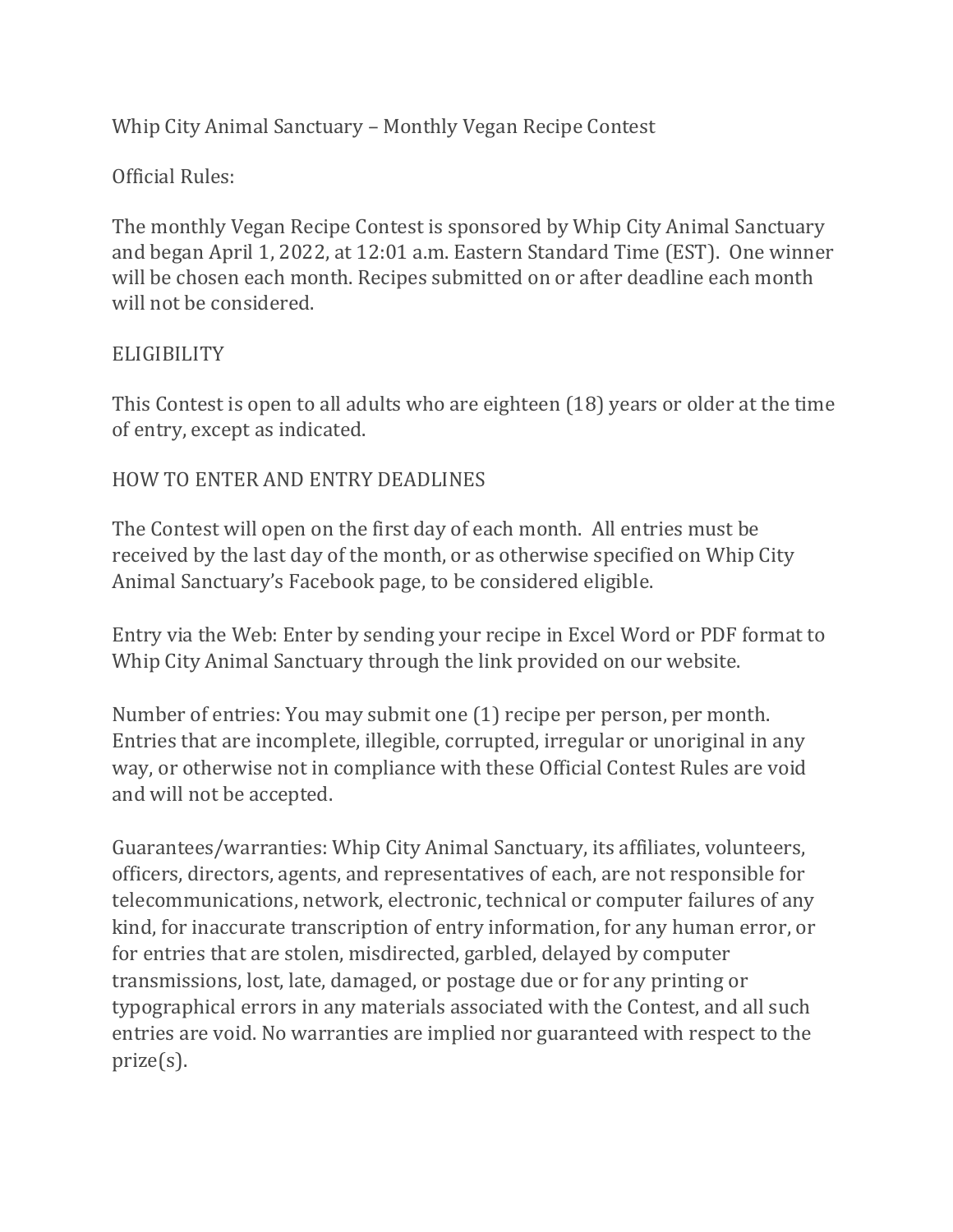Originality requirement: Your recipe must be original. By entering the Contest, you certify that the recipe you submit is your own original creation and does not violate nor infringe upon any copyright(s).

Recipe requirements: All submissions must be vegan/plant-based recipes using 15 ingredients or less. Recipes that qualify as "vegan" or "plant-based" do not contain meat, fish, or poultry or any animal by-products such as dairy, eggs or honey. Please adhere to the requirements below:

- Vegan recipes only
- No beef, seafood, fish or poultry in any of the ingredients, including in sauces such as fish sauce, or in soup stock such as chicken or beef broth
- No dairy (milk, cheese, yogurt, butter etc) or dairy byproducts such as whey or milk powder
- No eggs, including egg whites only.
- No artificial colors and flavors
- No MSG
- No honey

Recipe ownership: By entering the Contest, you agree to grant the sponsors or their assignees the non-exclusive right to reproduce your submitted material in any medium, either now known or hereafter devised, and forego any payment or compensation for the submitted material and without requiring any prior or further consent from you. All recipes will be properly attributed.

Change of address: If your Facebook account or other address changes before the end of the contest, DO NOT re-submit your recipe using your new Facebook account.

## PRIZES

One (1) Winner will be selected each month. The winning recipe will be published to the Whip City Animal Sanctuary's Facebook page and website, with credit given to the recipe creator. Copies of the recipe may also be given to Whip City Animal Sanctuary visitors.

Whip City Animal Sanctuary reserves the right to substitute a similar prize of equal or greater value in its sole discretion. Not included: All taxes and all other expenses associated with the acceptance and/or use of any prize, government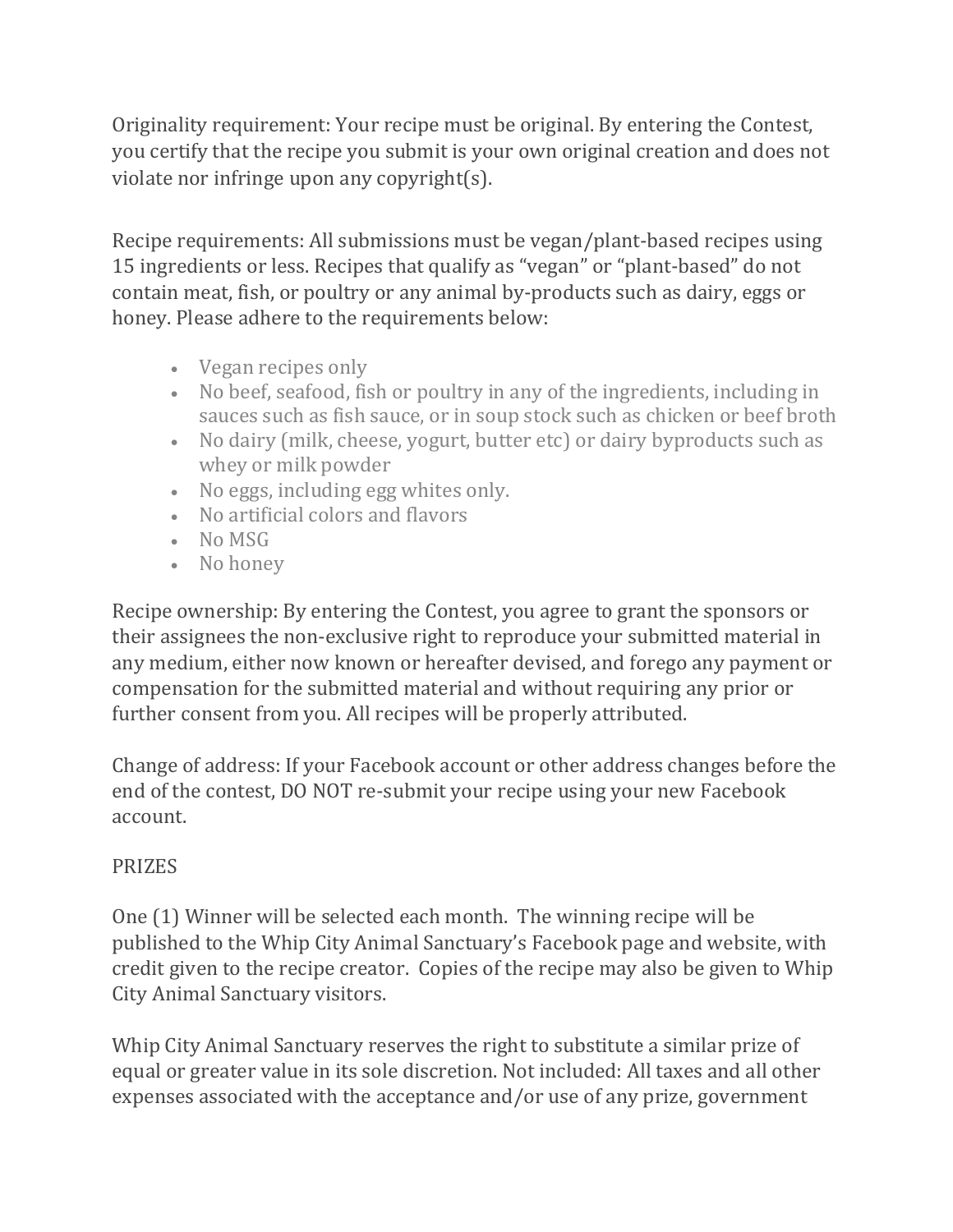fees, taxes, gratuities, and items of a personal nature are the sole responsibility of the Winner. Any prize is not redeemable in cash nor have any refund value.

#### SELECTION OF WINNER

The Winner will be selected from among all eligible entries and will be announced after the first Friday of each month. The decisions of judges are final. The Winner will be notified via the Sanctuary's Facebook page announcement.

#### **CONDITIONS**

By entering, participants agree to be bound by these Official Rules and the decisions of Sponsor, which shall be final. All applicable federal, provincial, state, and local laws and regulations apply.

Winners assume all liability for any injury or damages caused or claimed to be caused by his or her participation in the Promotion and/or the acceptance and/or use of any prize, and release Sponsor, its officers, directors, and employees, from any such liability. Sponsor may prohibit you from participating in the Promotion, if at the sole discretion of Sponsor, you repeatedly show a disregard for these Promotion Official Rules, or act (i) in an inappropriate manner; (ii) with an intent to annoy, abuse, threaten, or harass any other website visitor or Sponsor representative; or (iii) in any other disruptive manner. Any attempt to either (i) enter the Promotion through any means other than as described in these Official Rules; or (ii) disrupt the Promotion or circumvent the terms and conditions of these Official Rules will result in the disqualification of all involved entries, at the sole discretion of the Sponsor. If either of the above occurs, Sponsor reserves the right to remedy any such action, disruption, or circumvention in a manner, determined solely by Sponsor, that is fair and equitable to Promotion participants.

If, for any reason, the Promotion is not capable of running as planned, including infection by computer virus, bugs, tampering, unauthorized intervention, fraud, technical failures, or any other causes beyond the control of Sponsor which corrupt or affect the administration, security, fairness, integrity or proper conduct of the Promotion, Sponsor reserves the right at their sole discretion to cancel, terminate, modify or suspend the Promotion and to award the Grand Prize from among all eligible entries received prior to the date of termination. Sponsor reserves the right to amend or modify the terms & conditions at anytime